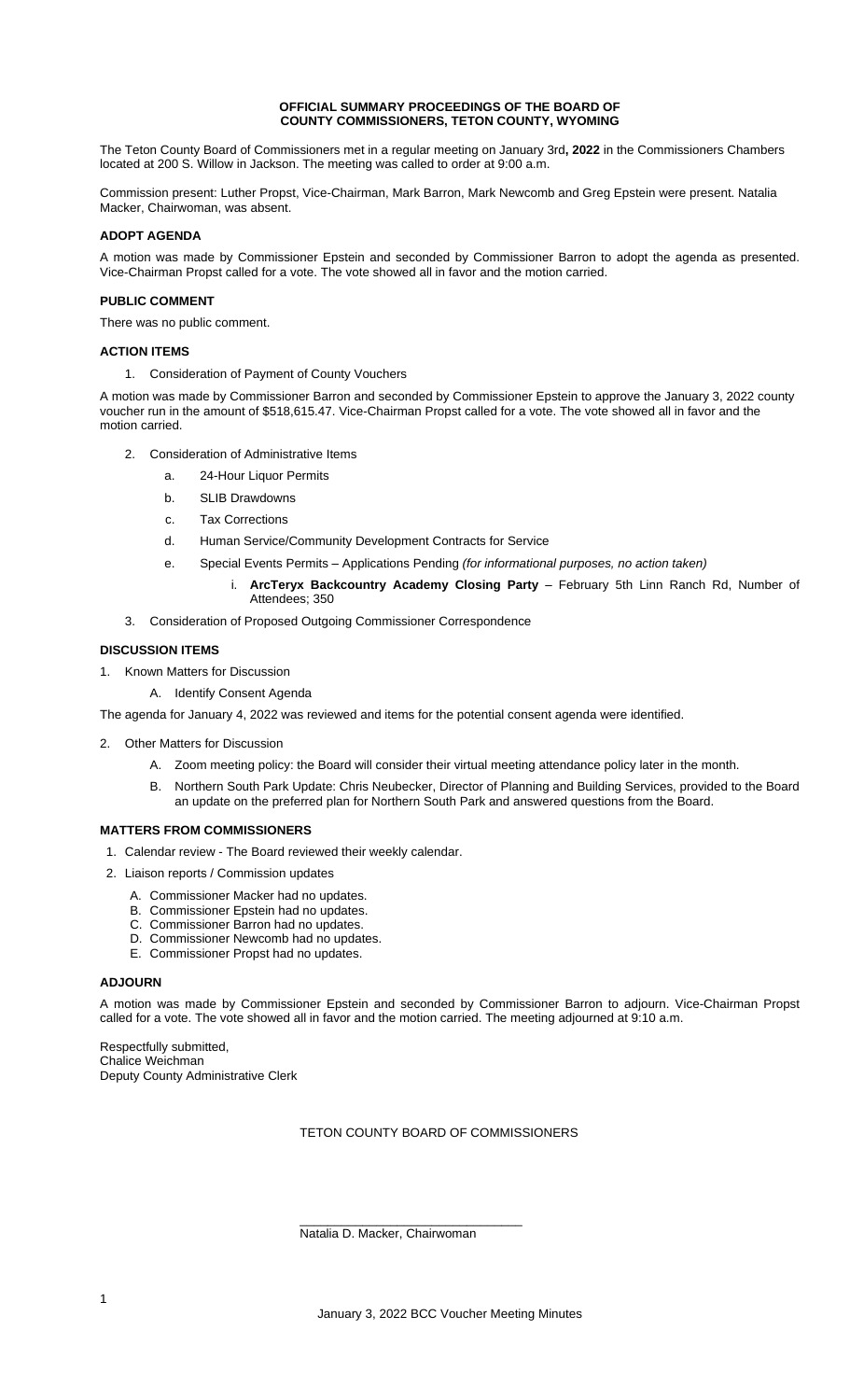Maureen E. Murphy, County Clerk

\_\_\_\_\_\_\_\_\_\_\_\_\_\_\_\_\_\_\_\_\_\_\_\_\_\_\_\_\_\_\_\_

#### **TETON COUNTY CLERK'S OFFICE 01-3-2022 WARRANTS**

| Warrant        |                                       |               |
|----------------|---------------------------------------|---------------|
| <b>Number</b>  | <b>Name</b>                           | <b>Amount</b> |
| 401723         | <b>ACE HARDWARE</b>                   | 168.30        |
| 401724         | AIRGAS USA LLC                        | 117.30        |
| 401725         | ALBERTSONS/SAFEWAY                    | 60.05         |
| 401726         | ALLEGIANCE BENEFIT PLAN MANAGEMENT    | 80.75         |
| 401727         | AMERICAN RED CROSS                    | 160.00        |
| 401728         | ASPEN AUTOMOTIVE/NAPA                 | 454.63        |
| 401729         | <b>AT&amp;T MOBILITY</b>              | 610.63        |
| 401730         | <b>BEVERLY SHORE</b>                  | 317.13        |
| 401731         | CATOR, RUMA & ASSOCIATES              | 31,906.24     |
| 401732         | <b>CENTURYLINK</b>                    | 180.06        |
| 401733         | COMMUNITY ENTRY SERVICES              | 5,000.00      |
| 401734         | <b>CURRAN-SEELEY FOUNDATION</b>       | 2,819.25      |
| 401735         | DBR, INC.                             | 229.80        |
| 401736         | DEPARTMENT OF WORKFORCE SERVICES      |               |
|                |                                       | 35,864.17     |
| 401737         | DIGITAL APPLESAUCE, INC.              | 385.00        |
| 401738         | <b>ECOVERSE INDUSTRIES LTD</b>        | 49,343.10     |
| 401739         | EVANS CONSTRUCTION, INC.              | 82,048.22     |
| 401740         | FIRE SERVICES OF IDAHO INC.           | 286.70        |
| 401741         | <b>GAMETIME COMPANY</b>               | 5,083.09      |
| 401742         | <b>GRAINGER</b>                       | 801.66        |
| 401743         | HIGH COUNTRY LINEN SUPPLY LLC         | 1,090.81      |
| 401744         | JACKSON CURBSIDE, INC                 | 5,395.00      |
| 401745         | JACKSON SIGNS, LLC                    | 1,700.00      |
| 401746         | <b>JACKSON WHOLE FAMILY HEALTH</b>    | 380.00        |
| 401747         | <b>JENNIFER REDFIELD</b>              | 52.50         |
| 401748         | <b>JH COMMUNITY COUNSELING CENTER</b> | 1,087.50      |
| 401749         | <b>JACKSON HOLE NEWS &amp; GUIDE</b>  | 70.00         |
| 401750         | <b>JOANNA VAN OPPEN</b>               | 52.50         |
| 401751         | LA FAMILIA COUNSELING SERVICES        | 1,560.00      |
| 401752         | LOWER VALLEY ENERGY                   | 16.93         |
| 401753         | LSE, INC.                             | 2,342.33      |
| 401754         | MOUNTAIN WEST ELECTRICAL SRVC LLC     | 162,258.30    |
| 401755         | MUNICIPAL MEDIA CORP                  | 4,197.00      |
| 401756         | <b>MEYRING &amp; ASSOCIATES INC.</b>  | 9,617.95      |
| 401757         | NORTH PARK TRANSPORTATION             | 1,104.80      |
| 401758         | PINE NEEDLE EMBROIDERY                | 292.70        |
| 401759         | <b>PLAINSMAN</b>                      | 43.77         |
| 401760         | PLUMBING ANYTIME INC.                 | 4,321.00      |
| 401761         | PLAINSMAN PRINTING & SUPPLY           | 926.11        |
| 401762         | PREMIER CLEANING SERVICES LLC         | 2,205.00      |
| 401763         | PROFESSIONAL TREE CARE                | 292.50        |
| 401764         | <b>RON'S TOWING LLC</b>               | 175.00        |
| 401765         | <b>RYAN BURKE</b>                     | 480.00        |
| 401766         | SILVER STAR COMMUNICATIONS            | 165.98        |
| 401767         | STATION 22 ACCOUNTS RECEIVABLE        | 122.59        |
| 401768         | ELIOR INC.                            | 3,575.73      |
| 401769         | SUPERIOR PRESS INC                    | 43.51         |
| 401770         | <b>SUBURBAN PROPANE</b>               | 31.26         |
| 401771         | <b>TAYLOR TECHNOLOGIES</b>            | 88.60         |
| 401772         | <b>TETON COUNTY TREASURER</b>         | 18,028.70     |
| 401773         | <b>TETON COUNTY TREASURER</b>         | 34,401.85     |
| 401774         | <b>TETON PATHOLOGY PC</b>             | 2,400.00      |
| 401775         | TETON MEDIA WORKS, INC.               | 3,299.19      |
| 401776         | TOWN OF JACKSON                       | 2,268.09      |
| 401777         | TOWN OF JACKSON                       | 6,361.08      |
| 401778         | LOCAHAN LLC                           | 277.11        |
| $\overline{2}$ |                                       |               |